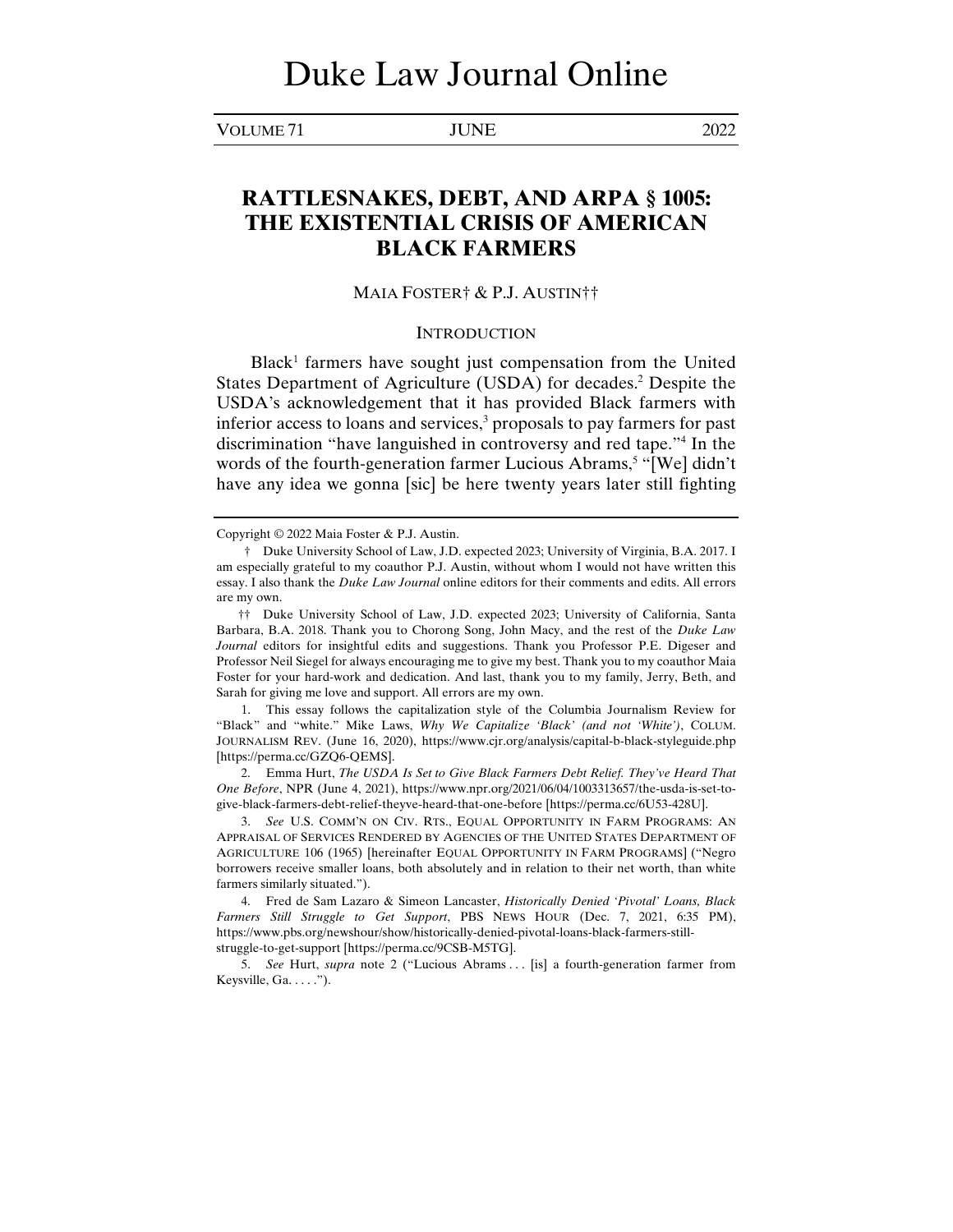. . . but through His grace and mercy we're still here, fighting for justice."6 Abrams was a plaintiff in the landmark "*Pigford* settlement" that was reached in recognition of the decades of discriminatory practices by the USDA against Black farmers.7 The suit resulted in \$2.3 billion in compensation paid out to the victims of the discrimination.<sup>8</sup> But Abrams, like thousands of other *Pigford* claimants, never collected.9 As Abrams fought compensation denial in court, he also fought off foreclosure, and his federal loan debt ballooned.10 Now, Abrams is watching the developments surrounding the American Rescue Plan Act (ARPA), enacted in 2021 and promising \$4 billion in loan forgiveness to "socially disadvantaged" farmers.<sup>11</sup> Like other Black farmers, Abrams is skeptical that relief will ever come.12 "If you go and stick your hand in a hole and a rattlesnake bites it the first time, then you go back there a second time, it bites you the second time, what do you think you are going to do the third time?"13

The United States has thoroughly acknowledged its history of discrimination against Black farmers.14 Government reports describe discriminatory loan practices, $15$  underrepresentation of minority

 9. *See* Jessica Fu, *Covid-19 Stimulus Bill to Provide \$4 Billion in Debt Relief for Black Farmers, Other Farmers of Color*, COUNTER (Mar. 9, 2021, 2:57 PM), https://thecounter.org/black-farmers-discrimination-debt-vilsack-american-rescue-plan-covid-19/ [https://perma.cc/H5PT-Q2B7] ("Despite his role in the case, Abrams has said that he was unjustly denied settlement from it."); Hurt, *supra* note 2 ("[J]ust under 7,000 [*Pigford* claimants] were flat out denied, and roughly 60,000 were rejected for being filed late.").

11. Walljasper, *supra* note 7.

 12. *See* Hurt, *supra* note 2 (quoting U.S. Senator Raphael Warnock describing Abrams' and other Black farmers' "understandable" skepticism as a "deep distrust . . . built over years.").

13. Hurt, *supra* note 2.

15. *See* EQUAL OPPORTUNITY IN FARM PROGRAMS, *supra* note 3, at 106.

 <sup>6.</sup> Acres of Ancestry Initiative - Black Agrarian Fund, *Episode 17 | The Conspiracy Against Black Farmers | Luscious [sic] Abrams*, YOUTUBE (May 14, 2020), https://www.youtube.com/ watch?v=5ivoK49-eqM [https://perma.cc/26FN-263G] (starting at 4:07).

 <sup>7.</sup> Christopher Walljasper, *Debt Relief for U.S. Minority Farmers Coming in June - USDA*, REUTERS (May 21, 2021, 11:49 AM), https://www.reuters.com/business/finance/debt-relief-usminority-farmers-coming-june-usda-2021-05-21 [https://perma.cc/MMW2-HGAW].

 <sup>8.</sup> *Pigford Payouts to Black Farmers Reach \$2.3 B. Will There Be More?*, AGRI-PULSE (July 9, 2014, 10:07 AM) [hereinafter *Pigford Payouts*], https://www.agri-pulse.com/articles/4200 pigford-payouts-to-black-farmers-reach-2-3-b-will-there-be-more [https://perma.cc/X5RA-CQZP].

 <sup>10.</sup> Hurt, *supra* note 2.

 <sup>14.</sup> *See* CIV. RTS. ACTION TEAM, U.S. DEP'T OF AGRIC., CIVIL RIGHTS AT THE UNITED STATES DEPARTMENT OF AGRICULTURE 6 (1997) [hereinafter CIVIL RIGHTS] ("USDA's painful history of individual and class action lawsuits, court orders, media exposés, numerous Congressional hearings, and reports depicts the Department as a stubborn bureaucracy that refuses to provide equal opportunity to all as the law requires.").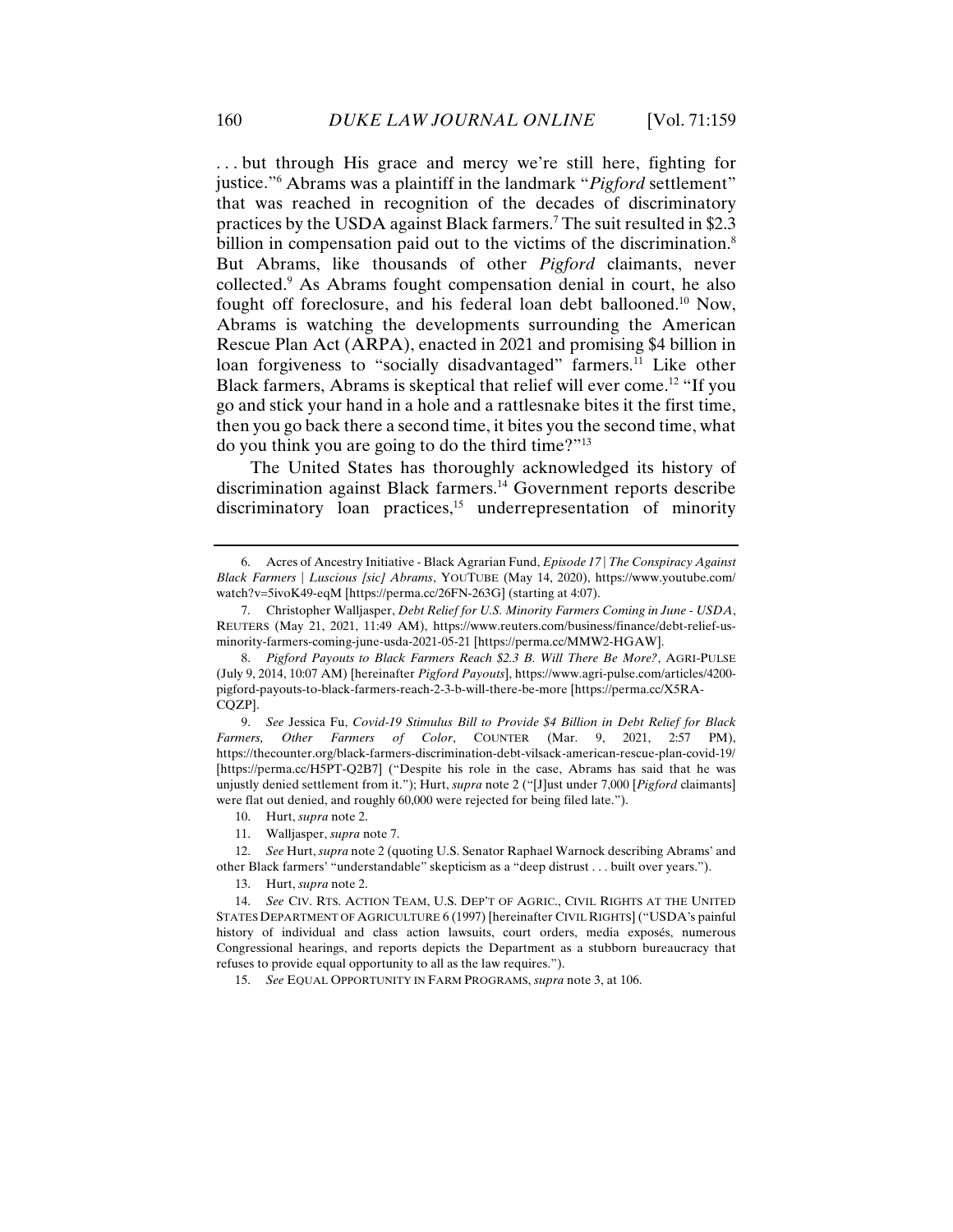producers on USDA county committees,<sup>16</sup> and the Reagan-era dismantling of the USDA Office of Civil Rights.17 The USDA published a report detailing the agency's failure to remedy discrimination and mistreatment.18 And, notably, Black farmers in the late 1990s fought for—and secured—one of the largest civil rights settlements in history.<sup>19</sup>

However, Black farmers continue to disappear. In the last century, the population of Black farmers has plummeted from nearly one million in  $1920^{20}$  to less than  $50,000$  today.<sup>21</sup> The landmark discrimination settlements of the 1990s, while providing necessary aid to many farmers, created logistical and legal barriers to recovery for many others.<sup>22</sup> Meanwhile, farmers continue to require capital; agricultural leaders like JohnElla Holmes, the Director of the Kansas Black Farmers Association, have found that "loans are . . . just pivotal."23 In fact, farm loans are "an integral part of the [modern] agricultural production process," and up-front funding for crop production is essential for many farmers.<sup>24</sup>

On June 10, 2021, a rattlesnake bit Lucious Abrams's hand again. That day, a federal judge in Wisconsin halted all payments from the ARPA's loan forgiveness program.25 The program offered loan forgiveness to socially disadvantaged farmers and ranchers (SDFRs), defined as those "belonging to groups that have been subject to racial

 21. U.S. DEP'T OF AGRIC., AC-17-A-51, 2017 CENSUS OF AGRICULTURE: UNITED STATES: SUMMARY AND STATE DATA 705 (2019).

 <sup>16.</sup> *See* U.S. GOV'T ACCOUNTABILITY OFF., GAO/RCED-95-113R, MINORITIES AND WOMEN ON FARM COMMITTEES 2 (1995).

 <sup>17.</sup> *See* U.S. GOV'T ACCOUNTABILITY OFF., GAO-08-755T, U.S. DEPARTMENT OF AGRICULTURE: MANAGEMENT OF CIVIL RIGHTS EFFORTS CONTINUES TO BE DEFICIENT DESPITE YEARS OF ATTENTION 2 (2008) ("USDA . . . disbanded its Office of Civil Rights in 1983 and stopped responding to claims of discrimination.").

 <sup>18.</sup> CIVIL RIGHTS, *supra* note 14, at 2.

 <sup>19.</sup> Hurt, *supra* note 2.

 <sup>20.</sup> *See* U.S. DEP'T OF AGRIC., RBS RSCH. REP. 194, BLACK FARMERS IN AMERICA, 1865- 2000: THE PURSUIT OF INDEPENDENT FARMING AND THE ROLE OF COOPERATIVES 24 (2002) [hereinafter BLACK FARMERS IN AMERICA].

 <sup>22.</sup> Hurt, *supra* note 2.

 <sup>23.</sup> Lazaro & Lancaster, *supra* note 4.

 <sup>24.</sup> *Show Me the Money: A Primer on Agricultural Lending*, NAT'L AGRIC. L. CTR. (Sept. 15, 2020), https://nationalaglawcenter.org/show-me-the-money-a-primer-on-agricultural-lending [https://perma.cc/58H5-WQKD].

 <sup>25.</sup> *See* Faust v. Vilsack, 519 F. Supp. 3d 470, 478 (E.D. Wis. 2021).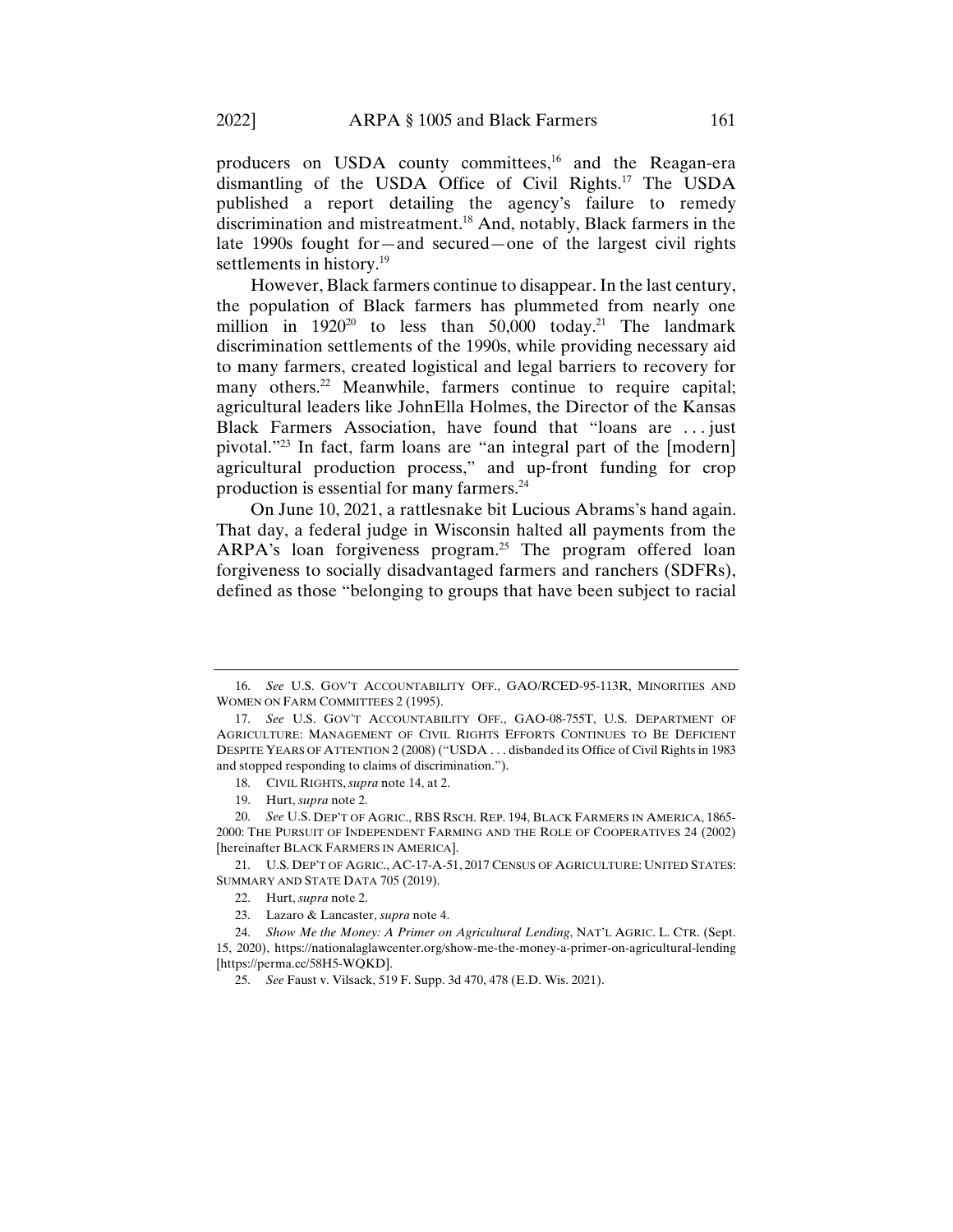or ethnic prejudice."26 In particular, SDFRs include "farmers who are Black or African American, American Indian or Alaska Native, Hispanic or Latino, and Asian or Pacific Islander."27 White farmers had filed suit, alleging that the program therefore discriminated against them by excluding them from the debt relief on the basis of their race.<sup>28</sup> This and similar cases pose a new obstacle to much-needed relief. The existence of many Black farmers is at stake in the meantime.

This essay explores the plight of Black farmers in America and weighs potential paths forward given the challenges facing ARPA. It recounts a brief history of Black farming in the United States and addresses current legal challenges to § 1005 of ARPA, enacted by Congress to aid Black and other "socially disadvantaged" farmers. It concludes by analyzing possible strategies to provide aid to a dwindling Black farmer population.

#### I. A BRIEF HISTORY OF BLACK FARMERS IN THE UNITED STATES

Black farming arose out of the Transatlantic slave trade.<sup>29</sup> In the 17th century, white planters sought labor in the land-abundant colonies of North America.30 To meet their needs, planters began importing and enslaving Africans to work the fields of the American South.31 By the 1860s, nearly 4 million enslaved people lived in the United States.32 Of these, an estimated 3.6 million lived and worked on farms and

 30. Waymon R. Hinson & Edward Robinson, *"We Didn't Get Nothing:" The Plight of Black Farmers*, 12 J. AFR. AM. STUD. 283, 284 (2008).

31. *See id.* at 284–85.

 32. J. David Hacker, *From '20. and Odd' to 10 Million: The Growth of the Slave Population in the United States*, 41 SLAVERY & ABOLITION 840, 840 (2020).

 <sup>26.</sup> *Socially Disadvantaged, Beginning, Limited Resource, and Female Farmers and Ranchers*, ECON. RSCH. SERV., U.S. DEP'T OF AGRIC. (Feb. 15, 2022), https://www.ers.usda.gov/ topics/farm-economy/socially-disadvantaged-beginning-limited-resource-and-female-farmersand-ranchers/ [https://perma.cc/7JK8-DRSJ].

 <sup>27.</sup> *Id.*

 <sup>28.</sup> Amended Complaint at 13, Faust v. Vilsack, 519 F. Supp. 3d 470 (E.D. Wis. 2021) (No. 1:21-cv-00548).

 <sup>29.</sup> *See* Janet K. Wadley & Everett S. Lee, *The Disappearance of the Black Farmer*, 35 PHYLON (1960-) 276, 276–77 (1974) ("It was, in fact, a shortage of agricultural labor that caused the first entry of blacks into this country . . . . The abundance of land and the lack of labor led to the practice of extensive agriculture and the importation of more and more slaves.").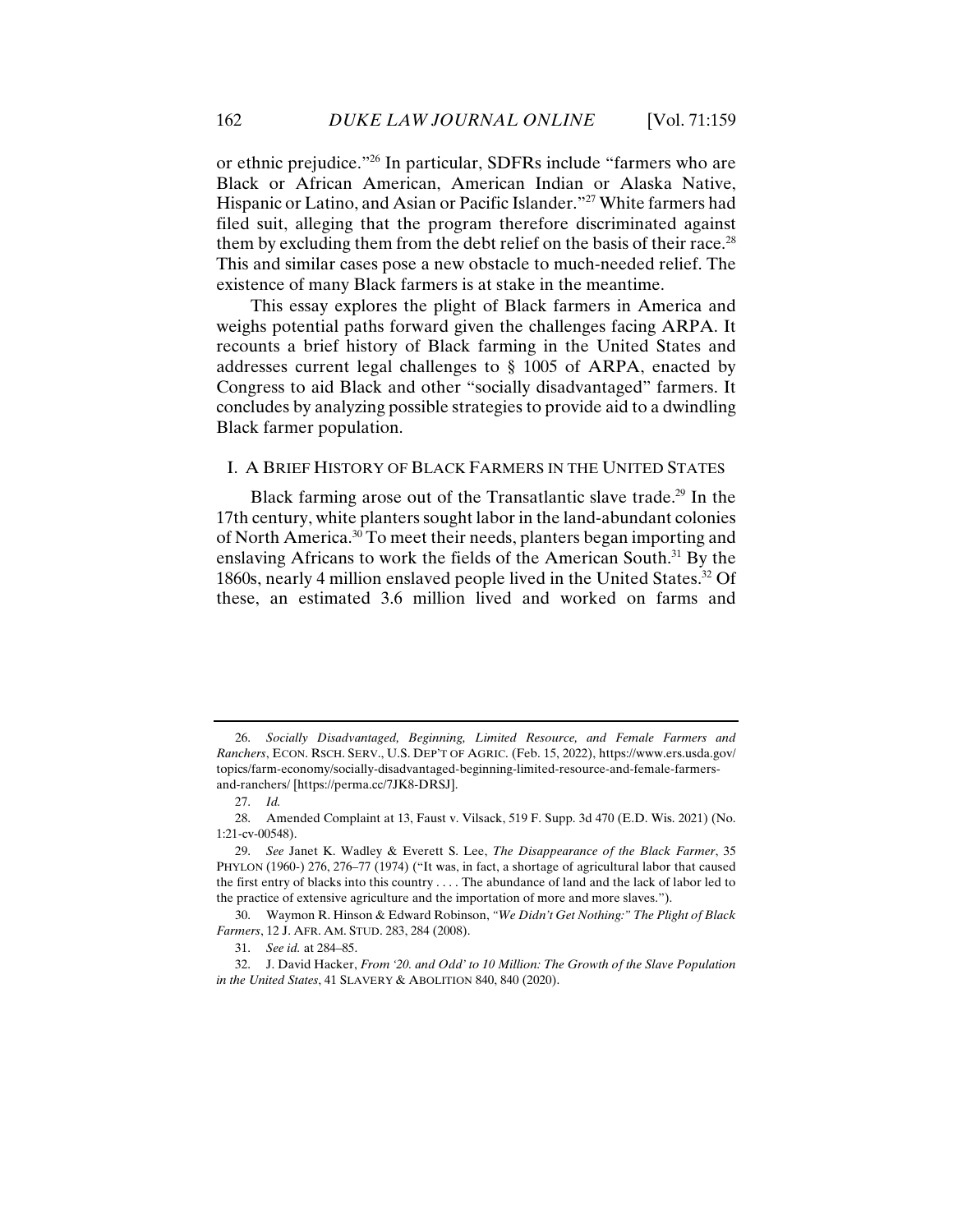plantations.33 While white planters owned the farms, Black hands tilled the land.<sup>34</sup>

After abolition, the majority of newly freed Black people had little experience outside of farm labor.<sup>35</sup> General William T. Sherman's promise of "40 acres and a mule," which would have offered "400,000 acres of confiscated Confederate land for freed slaves,"36 was reversed by President Andrew Johnson after President Abraham Lincoln's assassination.37 Many formerly enslaved Black workers therefore turned to sharecropping, "often working for former slaveholders"<sup>38</sup> and "remain[ing] ensnared in the virtual peonage" of the system.<sup>39</sup> Black farmers that managed to acquire their own small farms dealt with land "less fertile than property owned by whites," lower amounts of financing, and restrictions on crop choice by local lenders.<sup>40</sup> At the same time, segregation and Jim Crow laws, as well as widespread lynchings, harmed Black Americans as a whole.<sup>41</sup>

While at one point approaching one million, the Black farmer population has diminished significantly over the last century.42 Some

 42. *See* Summer Sewell, *There Were Nearly a Million Black Farmers in 1920. Why Have They Disappeared?*, THE GUARDIAN (Apr. 29, 2019, 4:00 AM), https://www.theguardian.com/ environment/2019/apr/29/why-have-americas-black-farmers-disappeared [https://perma.cc/96F7- KM37] ("The number of black farmers in America peaked in 1920, when there were 949,889. Today, of the country's 3.4 million total farmers, only 1.3%, or 45,508, are black . . . .").

 <sup>33.</sup> *Enslavement*, NAT'L HUMANS. CTR., http://nationalhumanitiescenter.org/pds/maai/ enslavement/text3/text3read.htm [https://perma.cc/YNP2-A6CT].

 <sup>34.</sup> *Pre-Civil War African-American Slavery*, LIBR. CONG., https://www.loc.gov/classroommaterials/united-states-history-primary-source-timeline/national-expansion-and-reform-1815- 1880/pre-civil-war-african-american-slavery/ [https://perma.cc/4CUG-S2FZ ] ("[G]rowing cotton was very labor intensive and cotton growers [in the South] needed a large supply of labor to tend the fields. Enslaved African Americans supplied this labor.").

 <sup>35.</sup> Wadley & Lee, *supra* note 29, at 278.

 <sup>36.</sup> Sarah McCammon, *The Story Behind '40 Acres and a Mule'*, NPR: CODE SWITCH (Jan. 12, 2015, 6:02 PM), https://www.npr.org/sections/codeswitch/2015/01/12/376781165/the-storybehind-40-acres-and-a-mule [https://perma.cc/3BHW-52P7].

 <sup>37.</sup> *Id.*

 <sup>38.</sup> *Id.*

 <sup>39.</sup> Hinson & Robinson, *supra* note 30, at 288.

 <sup>40.</sup> PAMELA BROWNING, U.S. COMM'N ON CIV. RTS., ED-222604,THE DECLINE OF BLACK FARMING IN AMERICA 19–20 (1982).

 <sup>41.</sup> *See* J.E. Hansan, *Jim Crow Laws and Racial Segregation*, VCU LIBRARIES SOC. WELFARE HIST. PROJECT (2011), https://socialwelfare.library.vcu.edu/eras/civil-warreconstruction/jim-crow-laws-andracial-segregation/ [https://perma.cc/GCM5-GU72] (last visited Jan. 21, 2022) ("The majority of states and local communities passed 'Jim Crow' laws that mandated 'separate but equal' status for African Americans."); Hinson & Robinson, *supra* note 30, at 287 ("The terror of lynchings accompanied the legalization of segregation . . . .").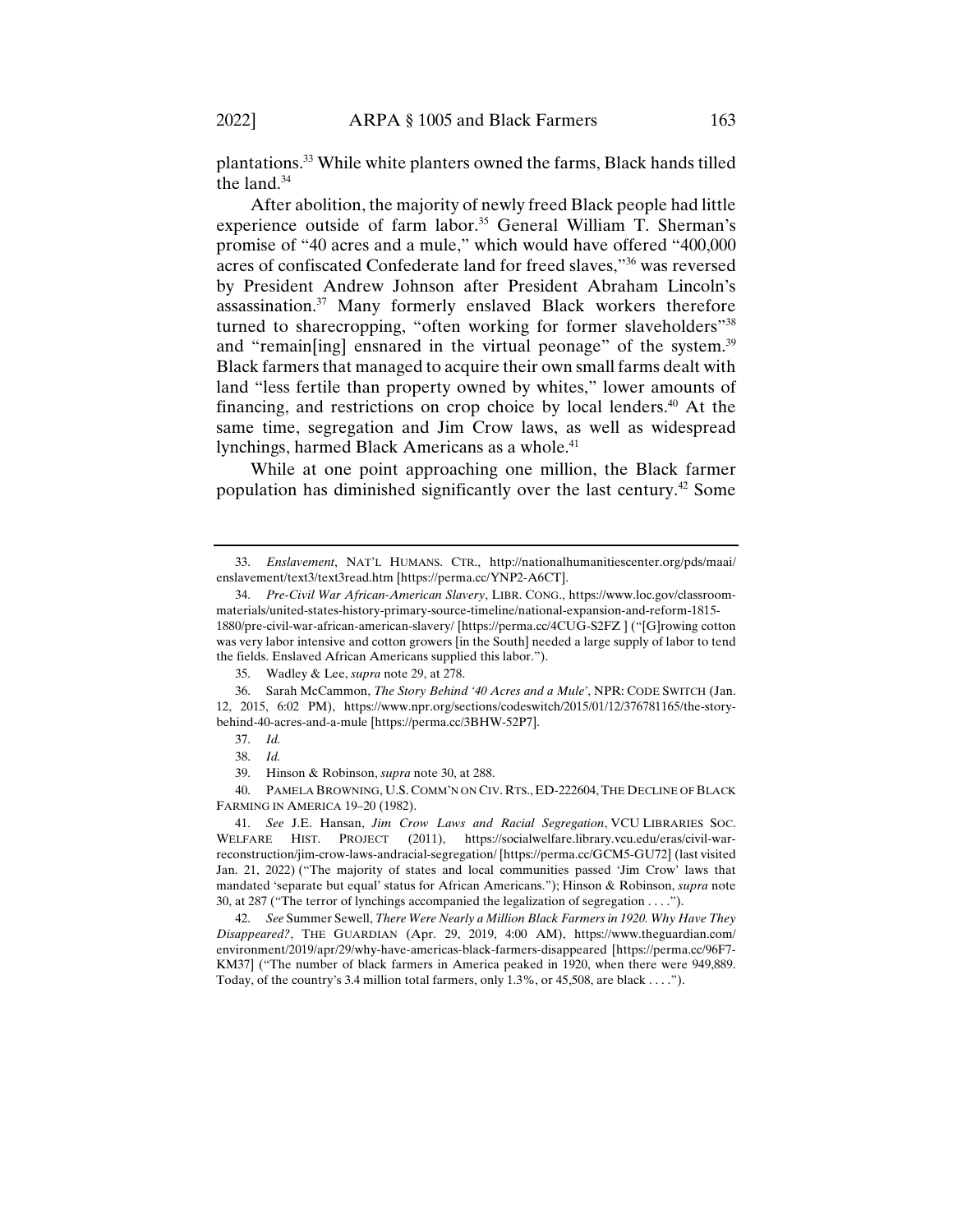factors were happenstance: a plunge in cotton prices, $43$  the spread of the boll weevil, $44$  the Great Depression, $45$  technological advances that displaced Black workers,<sup>46</sup> and an increase in job opportunities outside of agriculture.47 However, other factors were discriminatory, like economic relief programs extended mostly to white farmers.<sup>48</sup> Additionally, the failure of Black lending institutions reduced the ability of Black farmers to receive financing.<sup>49</sup> Black farm owners were often unable to afford new farming technologies<sup>50</sup> and "remained" largely disconnected from agribusiness."51 Many Black farming cooperatives similarly failed by the  $1970s$ .<sup>52</sup>

However, despite the many factors contributing to Black farmers' decline in the 20th century, none seem as egregious as the discriminatory practices of the agency designed to serve farmers: the USDA.

# II. FACIALLY DISCRIMINATORY PRACTICES: THE USDA AND *PIGFORD*

Abraham Lincoln established the USDA in 1862, deeming it "[t]he People's Department."53 However, "[t]he extent to which 'the people' have benefited from the USDA . . . has depended on their position within society."54

Several governmental reports published in the late 20th century highlight the USDA's discriminatory practices. In 1965, the U.S. Commission on Civil Rights ("Commission") found that the USDA

- 49. BROWNING, *supra* note 40, at 24.
- 50. BROWNING, *supra* note 40, at 39.

 <sup>43.</sup> BROWNING, *supra* note 40, at 23.

 <sup>44.</sup> *Id.* at 24 (citing Manning Marable, *The Land Question in Historical Perspective: The Economics of Poverty in the Blackbelt Rural South, 1865–1920*, *in* THE BLACK RURAL LANDOWNER—ENDANGERED SPECIES 16–17 (Eds. Leo McGee and Robert Boone, 1979)).

 <sup>45.</sup> Wadley & Lee, *supra* note 29, at 279.

 <sup>46.</sup> BROWNING, *supra* note 40, at 38.

 <sup>47.</sup> BROWNING, *supra* note 40, at 25.

<sup>48</sup>*.* BROWNING, *supra* note 40, at 23.

 <sup>51.</sup> Valerie Grim, *The Politics of Inclusion: Black Farmers and the Quest for Agribusiness Participation, 1945–1990s*, 69 AGRIC. HIST. 257, 258 (1995).

 <sup>52.</sup> *Id.* at 265.

 <sup>53.</sup> *About the U.S. Department of Agriculture*, U.S. DEP'T OF AGRIC., https://www.usda.gov/ our-agency/about-usda [https://perma.cc/5K6P-6BFD].

 <sup>54.</sup> Adrienne Petty & Mark Schultz, *African-American Farmers and the USDA: 150 Years of Discrimination*, 87 AGRIC. HIST. 332, 332 (2013).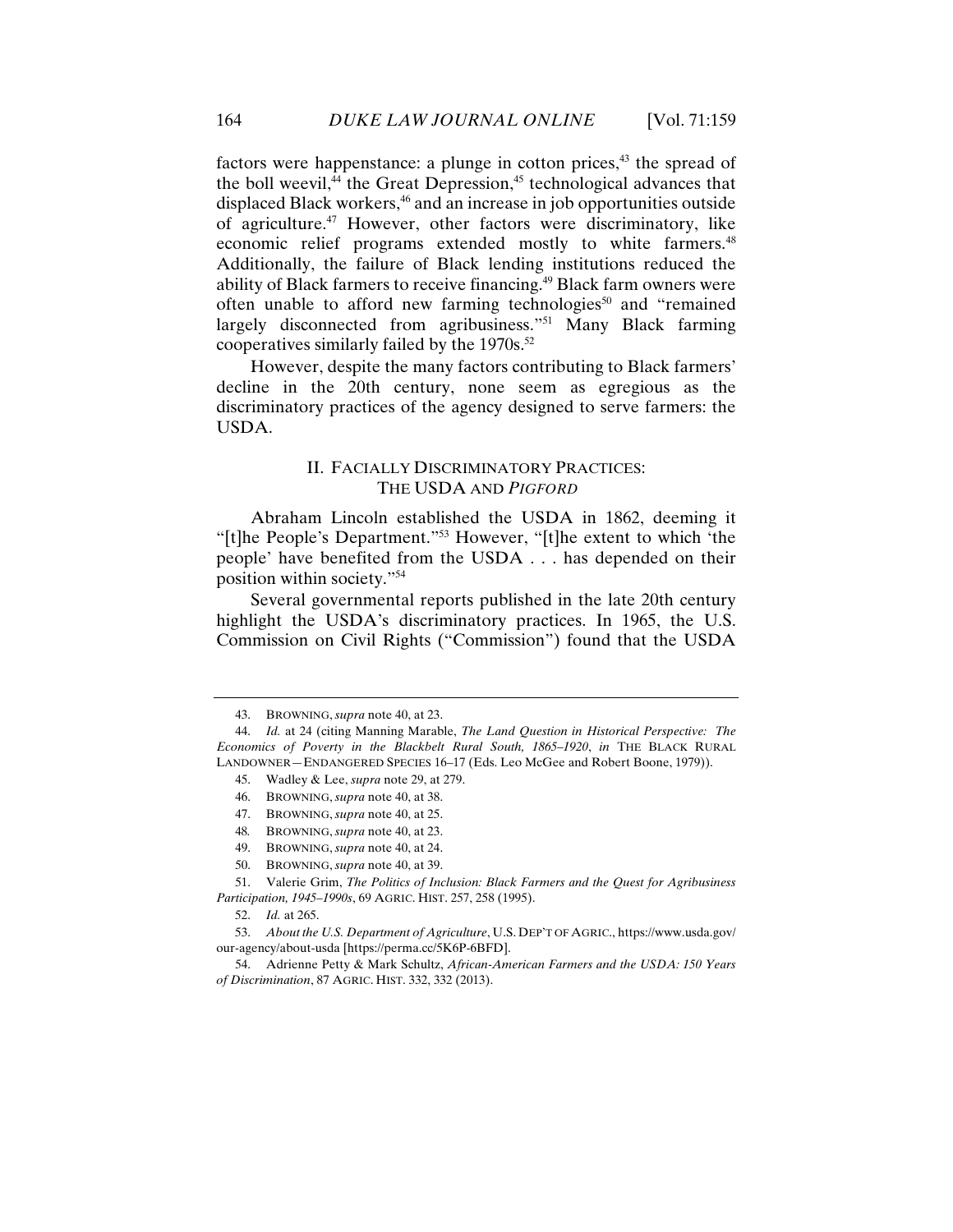discriminated against Black farmers in its loan programs.<sup>55</sup> In 1970, the Commission found inadequacies in the USDA's civil rights compliance and enforcement.<sup>56</sup> A 1982 report stated that the USDA's lending arm "may [have been] involved in the very kind of racial discrimination that it should be seeking to correct," finding immediate need for intervention.57 The following year, Ronald Reagan "eliminat[ed] the USDA civil rights investigative office,"58 creating a massive "backlog of unresolved complaints."59

At the same time, political pressure "strongly encouraged [the USDA] to deal more fairly with [B]lack farmers."<sup>60</sup> By the mid-1990s, the USDA had formally acknowledged its discriminatory practices in a number of reports.<sup>61</sup> However, no report "satisf[ied] those seeking redress of past wrongs and compensation for losses suffered."62

Therefore, in 1997, Black farmers brought a class action lawsuit against the USDA claiming that the agency had denied or delayed farm loans on the basis of their race and was not responsive to discrimination complaints.63 The parties agreed on a settlement in a case consolidating *Pigford* (known as *Pigford I*) and a related case, *Brewington v. Glickman*. 64 The U.S. District Court for the District of Columbia

*Id.*

- 57. BROWNING, *supra* note 40, at 179, 181.
- 58. Petty & Schultz, *supra* note 54, at 342.

 59. TADLOCK COWAN & JODY FEDER, CONG. RSCH. SERV., RS20430, THE *PIGFORD* CASES: USDA SETTLEMENT OF DISCRIMINATION SUITS BY BLACK FARMERS 2 (2013), https://nationalaglawcenter.org/wp-content/uploads/assets/crs/RS20430.pdf [https://perma.cc/X6A3-KFZH].

60. Grim, *supra* note 51, at 263.

 61. *See* COWAN & FEDER, *supra* note 59, at 2 (noting that a 1997 Civil Rights Action Plan "acknowledged past problems and offered solutions for future improvements"); *see generally*  CIVIL RIGHTS, *supra* note 14, at 58–92 (recommending action plans to aid USDA in instituting specified civil rights policies).

62*.* COWAN & FEDER, *supra* note 59; *cf.* Hurt, *supra* note 2 (noting that farmers instead had to seek compensation through the *Pigford* class action suit, which "was dubbed the largest civil rights class action settlement in U.S. history.").

63. Pigford v. Glickman, 185 F.R.D. 82, 86 (D.D.C. 1999).

64. *Id.* at 90–91, 113.

 <sup>55.</sup> *See* EQUAL OPPORTUNITY IN FARM PROGRAMS, *supra* note 3, at 106. The report notes that

The assistance rendered to Negroes by [the Farmers Home Administration] in the form of loans and technical assistance is consistently different from that furnished to whites in the same economic class . . . . There is reason to believe that the type of loans made and the technical assistance given to Negroes is limited by preconceptions held by county personnel of the FHA.

 <sup>56.</sup> U.S. COMM'N ON CIV. RTS., FEDERAL CIVIL RIGHTS ENFORCEMENT EFFORT ii (1970).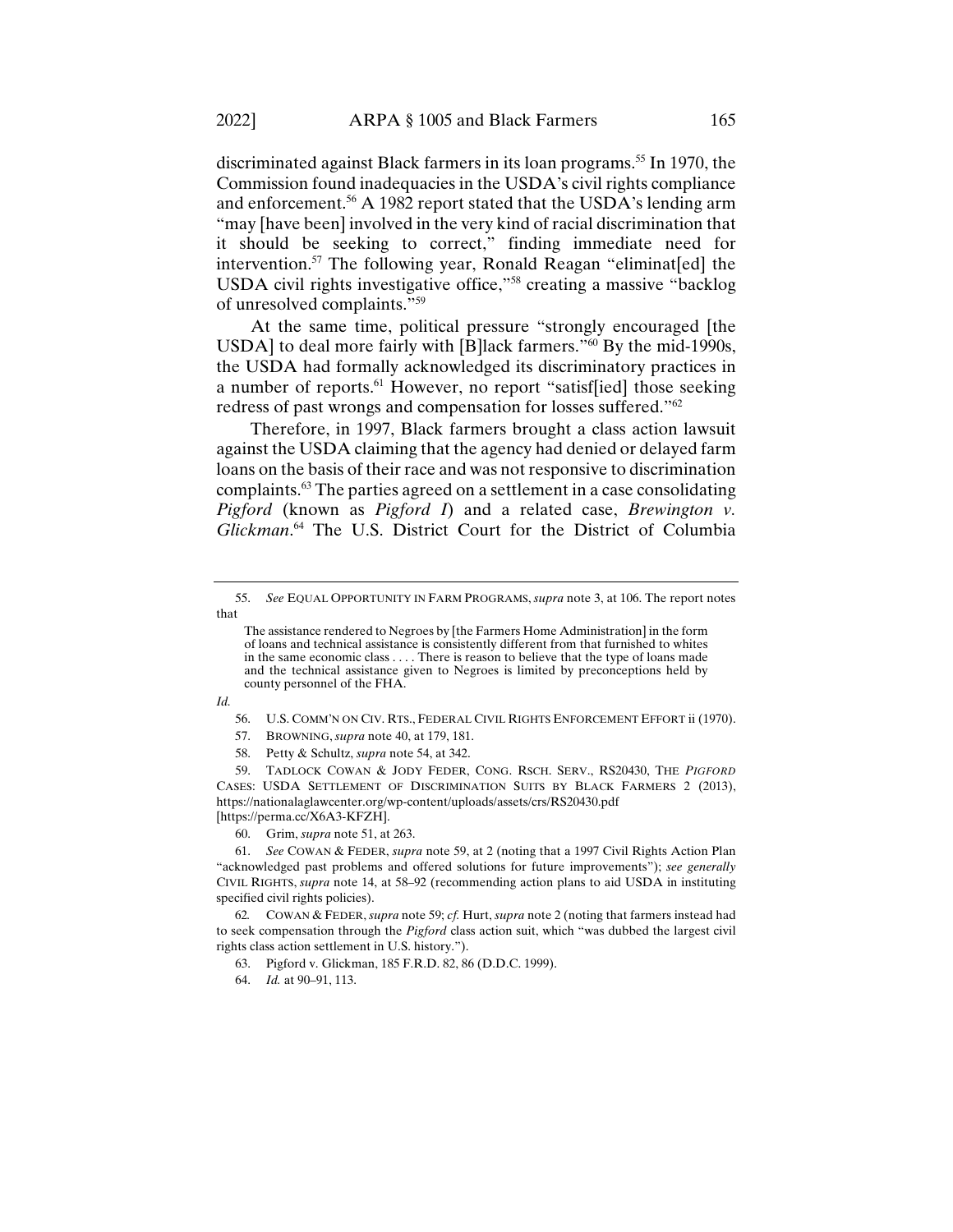approved a consent decree,<sup>65</sup> and "disbursement of checks to qualifying farmers began on November 9, 1999."<sup>66</sup> The settlement paid out \$1.06 billion.<sup>67</sup>

However, 31% of claimants were denied compensation.<sup>68</sup> Interest groups suggested that the consent decree requirements were too restrictive.<sup>69</sup> A swath of problems soon cropped up: thousands more farmers than expected filed claims; the farmers' lawyers skipped the discovery phase, reducing access to USDA records that were ultimately necessary to collect compensation; the USDA filed objections to almost every case; and perhaps most concerningly, the farmers' lawyers began missing court deadlines.<sup>70</sup> The presiding judge described the representation as approaching legal malpractice.<sup>71</sup>

Due to the large number of denials, Congress passed legislation in 2008 allowing late-filing claimants to petition for a determination in federal court.72 *In re Black Farmers Discrimination Litigation*, known as *Pigford II*, *<sup>73</sup>* resulted in a \$1.25 billion settlement.74

Despite \$2.3 billion in *Pigford* payments, Black farmers have still not been made whole.75 Lloyd Wright, former director of the USDA's Office of Civil Rights, reportedly described *Pigford* as "a big promise that didn't deliver much."76 Most farmers won payments of \$50,000 plus \$12,500 paid to the IRS in taxes.<sup>77</sup> Judge Paul Friedman stated that "it is probable that no amount of money can fully compensate class

 <sup>65.</sup> *Id.* at 113.

 <sup>66.</sup> COWAN & FEDER, *supra* note 59, at 3.

 <sup>67.</sup> Sam Robinson, *Settlement Payments for Black Farmers in Years-Old Lawsuit Now Released*, MIDWEST CTR. FOR INVESTIGATIVE REPORTING (Feb. 18, 2014), https://investigatemidwest.org/2014/02/18/settlement-payments-for-black-farmers-in-years-oldlawsuit-now-released [https://perma.cc/ZG6S-ED7P].

 <sup>68.</sup> *See* COWAN & FEDER, *supra* note 59, at 5.

 <sup>69.</sup> *See* COWAN & FEDER, *supra* note 59, at 5.

 <sup>70.</sup> Neely Tucker, *A Long Road of Broken Promises for Black Farmers*, WASH. POST (Aug. 13, 2002), https://www.washingtonpost.com/archive/politics/2002/08/13/a-long-road-of-brokenpromises-for-black-farmers/ecf2afeb-2029-4ec8-a45e-5123c3623cd2 [https://perma.cc/W8Q6- 6AVA].

 <sup>71.</sup> Pigford v. Veneman, 144 F. Supp. 2d 16, 19 (D.D.C. 2001).

 <sup>72.</sup> COWAN & FEDER, *supra* note 59, at 7.

 <sup>73. 290</sup> F.R.D. 325 (D.D.C. 2012).

 <sup>74.</sup> COWAN & FEDER, *supra* note 59, at 7.

 <sup>75.</sup> Laura Reiley, *Relief Bill Is Most Significant Legislation for Black Farmers Since Civil Rights Act, Experts Say*, WASH. POST (Mar. 8, 2021, 8:15 PM), https://www.washingtonpost.com/ business/2021/03/08/reparations-black-farmers-stimulus [https://perma.cc/S4LS-N6B8].

 <sup>76.</sup> *Id.*

 <sup>77.</sup> *Pigford Payouts*, *supra* note 8.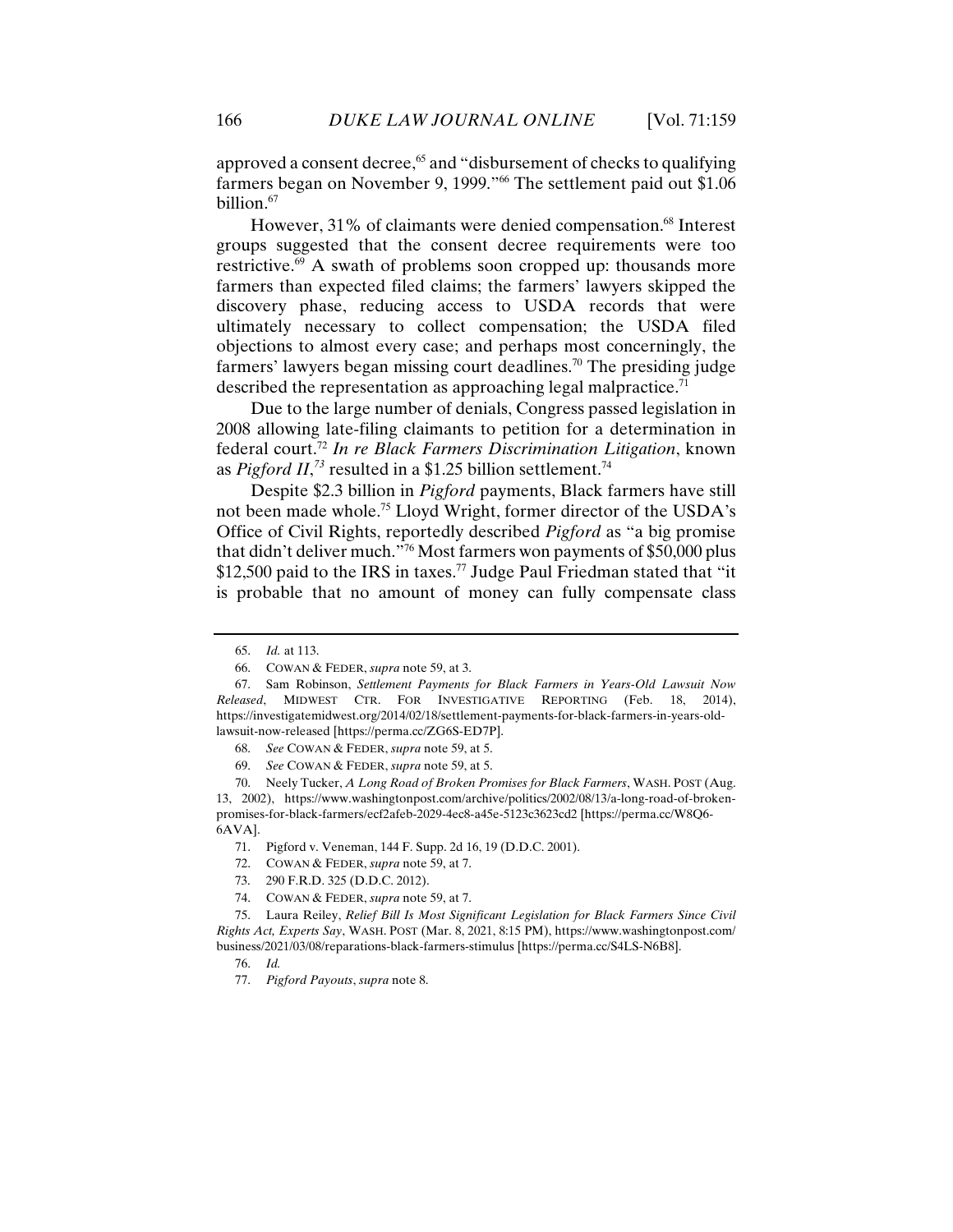members for past acts of discrimination," and "\$50,000 is not full compensation in most cases."78 Notably, only 4.8% of *Pigford I* went to debt relief.79

# III. CONGRESSIONAL ATTEMPTS TO REMEDY PAST **DISCRIMINATION**

Black farmers in the United States continue to bear the burden of generations of discrimination, particularly through high levels of debt.<sup>80</sup> The U.S. government has attempted to alleviate this burden.<sup>81</sup> This section describes recent legislation introduced by Congress to address the problem, as well as the resulting litigation that has hamstrung Congress's efforts.

## *A. Legislation*

In 2020 and 2021, members of Congress introduced and enacted separate legislation intended to compensate Black farmers for the past discriminatory practices of the USDA.<sup>82</sup>

In 2020, for example, lawmakers introduced the Justice for Black Farmers Act.<sup>83</sup> Reintroduced in 2021, the Act would have provided debt relief and land grant programs to Black farmers.<sup>84</sup> As of May 2022 the House bill was still in committee.<sup>85</sup>

agricultural-policy [https://perma.cc/E2ZF-QREJ]; *Statement from Agriculture Secretary Tom Vilsack on Congressional Passage of the American Rescue Plan Act*, U.S. DEP'T OF AGRIC. (Mar. 10, 2021), https://www.usda.gov/media/press-releases/2021/03/10/statement-agriculture-secretarytom-vilsack-congressional-passage [https://perma.cc/3MYB-HJ2Y].

 <sup>78.</sup> Pigford v. Glickman, 185 F.R.D. 82, 108 (D.D.C. 1999).

 <sup>79.</sup> Reiley, *supra* note 75.

 <sup>80.</sup> Alan Rappeport, *Banks Fight \$4 Billion Debt Relief Plan for Black Farmers*, N.Y. TIMES (May 19, 2021), https://www.nytimes.com/2021/05/19/us/politics/black-farmers-debt-relief.html [https://perma.cc/QKG3-L28A] ("Debt has been a burden on the back of many farmers and especially farmers of color.").

 <sup>81.</sup> *In Historic Move, USDA to Begin Loan Payments to Socially Disadvantaged Borrowers Under American Rescue Plan Act Section 1005*, U.S. DEP'T OF AGRIC. (May 21, 2021), https://www.usda.gov/media/press-releases/2021/05/21/historic-move-usda-begin-loan-paymentssocially-disadvantaged [https://perma.cc/DL8T-QBBG].

 <sup>82.</sup> *See Booker, Warren, Gillibrand, Smith, Warnock, and Leahy Announce Comprehensive Bill to Address the History of Discrimination in Federal Agricultural Policy*, CORY BOOKER (Feb. 9, 2021), https://www.booker.senate.gov/news/press/booker-warren-gillibrand-smith-warnockand-leahy-announce-comprehensive-bill-to-address-the-history-of-discrimination-in-federal-

 <sup>83.</sup> Justice for Black Farmers Act of 2021, H.R. 1393, 107th Cong. (2021).

 <sup>84.</sup> *Id.* 

 <sup>85.</sup> *Id*.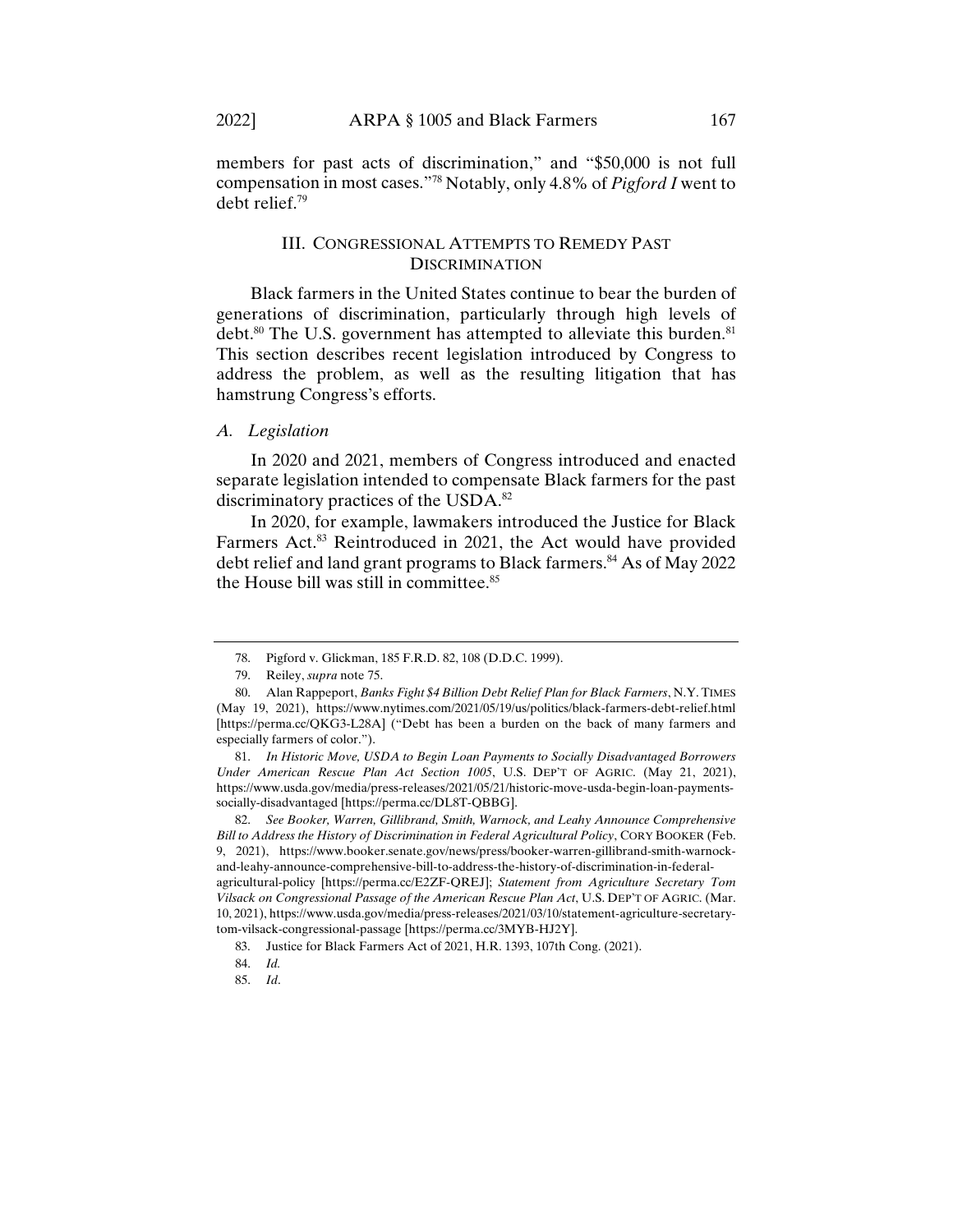In March 2021, Congress enacted a different law, the American Rescue Plan Act (ARPA), which aimed to provide broad relief from the continued impacts of COVID-19.<sup>86</sup> The omnibus bill included  $\S$ 1005, which appropriated funds to the USDA to forgive "up to 120 percent of the outstanding indebtedness of each socially disadvantaged farmer."87 The USDA's definition of socially disadvantaged groups includes farmers who identify themselves as "Black/African American, American Indian, Alaskan Native, Hispanic/Latino, Asian American, or Pacific Islander."88

Under § 1005, applicants were able to check their demographic designation with the Farm Service Agency (FSA) and update or correct their records as needed regarding race and ethnicity.<sup>89</sup> Eligible borrowers were to receive a letter from FSA outlining FSA loan balances that would be paid and the additional payment amount the farmer would receive.<sup>90</sup> Once the applicant signed and returned the letter, FSA would begin issuing payments.<sup>91</sup> About three weeks after FSA received the signed letters, borrowers who qualified would have their eligible loan balances paid and would receive an additional payment of 20% of their total qualified loan debt to cover taxes. $92$ 

This process, however, raised potential constitutional concerns. The Supreme Court has long recognized that the Equal Protection Clause of the Constitution prohibits the federal government from discriminating on account of race. $93$  While "remedial policies can *sometimes* justify preferential treatment based on race,"<sup>94</sup> the bar is high and "call[s] for the most exacting judicial examination."<sup>95</sup> Strict scrutiny applies when racial classifications are used and can only be justified if they further a compelling governmental interest and are narrowly tailored to serve that interest.<sup>96</sup> Because § 1005 treated

 <sup>86.</sup> American Rescue Plan Act of 2021, Pub. L. No. 117-2, 135 Stat. 4.

 <sup>87. § 1005(</sup>a)(2), 135 Stat. 4, 12.

 <sup>88.</sup> *See American Rescue Plan Debt Payments*, U.S. DEP'T OF AGRIC., https://www.farmers.gov/loans/american-rescue-plan [https://perma.cc/2ZDS-D54Q].

 <sup>89.</sup> *Id.*

 <sup>90.</sup> *Id.*

 <sup>91.</sup> *Id.*

 <sup>92.</sup> *Id.*

 <sup>93.</sup> Bolling v. Sharpe, 347 U.S. 497, 499 (1954).

 <sup>94.</sup> Vitolo v. Guzman, 999 F.3d 353, 361 (6th Cir. 2021) (citing City of Richmond v. J.A. Croson Co., 488 U.S. 469, 493–94 (1989)).

 <sup>95.</sup> Univ. of Cal. v. Bakke, 438 U.S. 265, 291–92 (1978).

 <sup>96.</sup> Adarand Constructors, Inc. v. Pena, 515 U.S. 200, 202 (1995).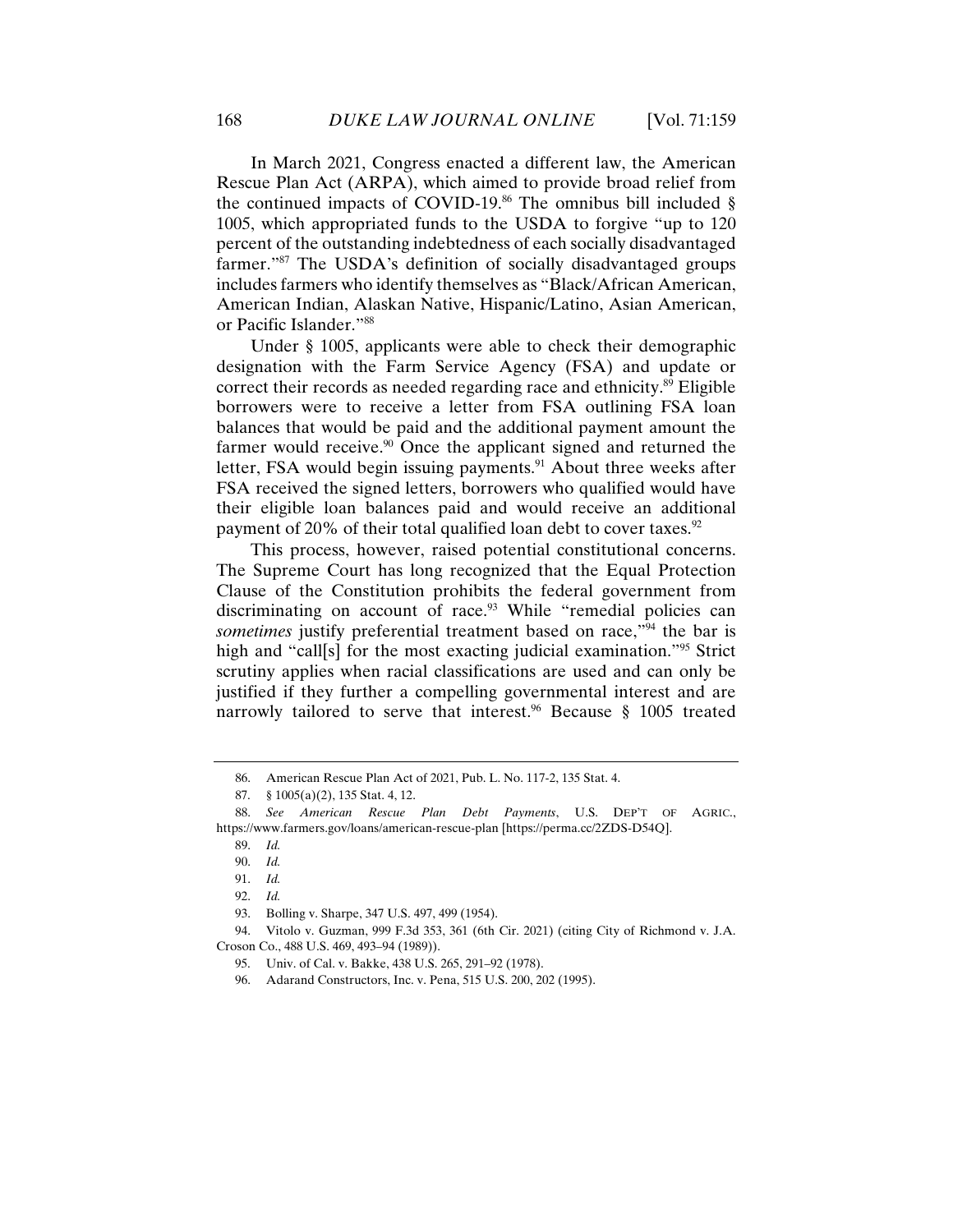farmers differently based on their race, the provision was challenged for violating the Equal Protection Clause of the Constitution.<sup>97</sup>

#### *B. Current Litigation*

In April and May 2021, white farmers who were "otherwise eligible for the loan-forgiveness program" in ARPA brought suit in the U.S. District Courts for the Eastern District of Wisconsin,<sup>98</sup> the Northern District of Texas,<sup>99</sup> and the Middle District of Florida.<sup>100</sup> In all three cases, the courts applied the compelling interest and narrow tailoring analysis of strict scrutiny to  $\S 1005$ .<sup>101</sup>

As mentioned above, the Supreme Court has recognized that "remedial policies can *sometimes* justify preferential treatment based on race."102 In order to justify preferential treatment, the government must show that its proposed policy serves a compelling interest in remedying past discrimination, and that it is narrowly tailored to that effect. In a recent case, the Sixth Circuit summed up the current state of the law by stating that it would find such a compelling interest only where: (1) the policy targets "a specific episode of past discrimination," (2) there is evidence of "intentional discrimination in the past," not simply statistical disparities, and (3) the government participated in the past discrimination it now seeks to remedy.103 With regard to narrow tailoring, two of the district courts that analyzed § 1005 of ARPA relied on *Grutter v. Bollinger*, 104 in which the Supreme Court held that the government must show that it engaged in "good faith consideration of workable race-neutral alternatives" and found that no workable race-

 <sup>97.</sup> *See Judge Certifies Two Classes in Lawsuit Challenging Minority Debt Relief Payments*, NAT'L AGRIC.L. CTR. (Aug. 3, 2021), https://nationalaglawcenter.org/judge-certifies-two-classesin-lawsuit-challenging-minority-debt-relief-payments/ [https://perma.cc/T7J9-TG5E].

 <sup>98.</sup> Amended Complaint at 2, Faust v. Vilsack, 519 F. Supp. 3d 470 (E.D. Wis. 2021) (No. 1:21-cv-00548).

 <sup>99.</sup> Plaintiff's Class-Action Complaint at 1, Miller v. Vilsack, No. 4:21-cv-0595-O (N.D. Tex. Apr. 26, 2021).

 <sup>100.</sup> Wynn v. Vilsack, 545 F. Supp. 3d 1271 (M.D. Fla. 2021).

 <sup>101.</sup> *See id*. at 1277; Faust v. Vilsack, 519 F. Supp. 3d 470, 475 (E.D. Wis. 2021); Order at 15– 16, Miller v. Vilsack, No. 4:21-cv-0595-O (N.D. Tex. Apr. 26, 2021).

 <sup>102.</sup> Vitolo v. Guzman, 999 F.3d 353, 361 (6th Cir. 2021) (citing City of Richmond v. J.A. Croson Co., 488 U.S. 469, 493–94 (1989) (plurality opinion); Adarand Constructors, Inc. v. Pena, 515 U.S. 200, 237 (1995)).

 <sup>103.</sup> *Id.* 

 <sup>104.</sup> Grutter v. Bollinger, 539 U.S. 306 (2003).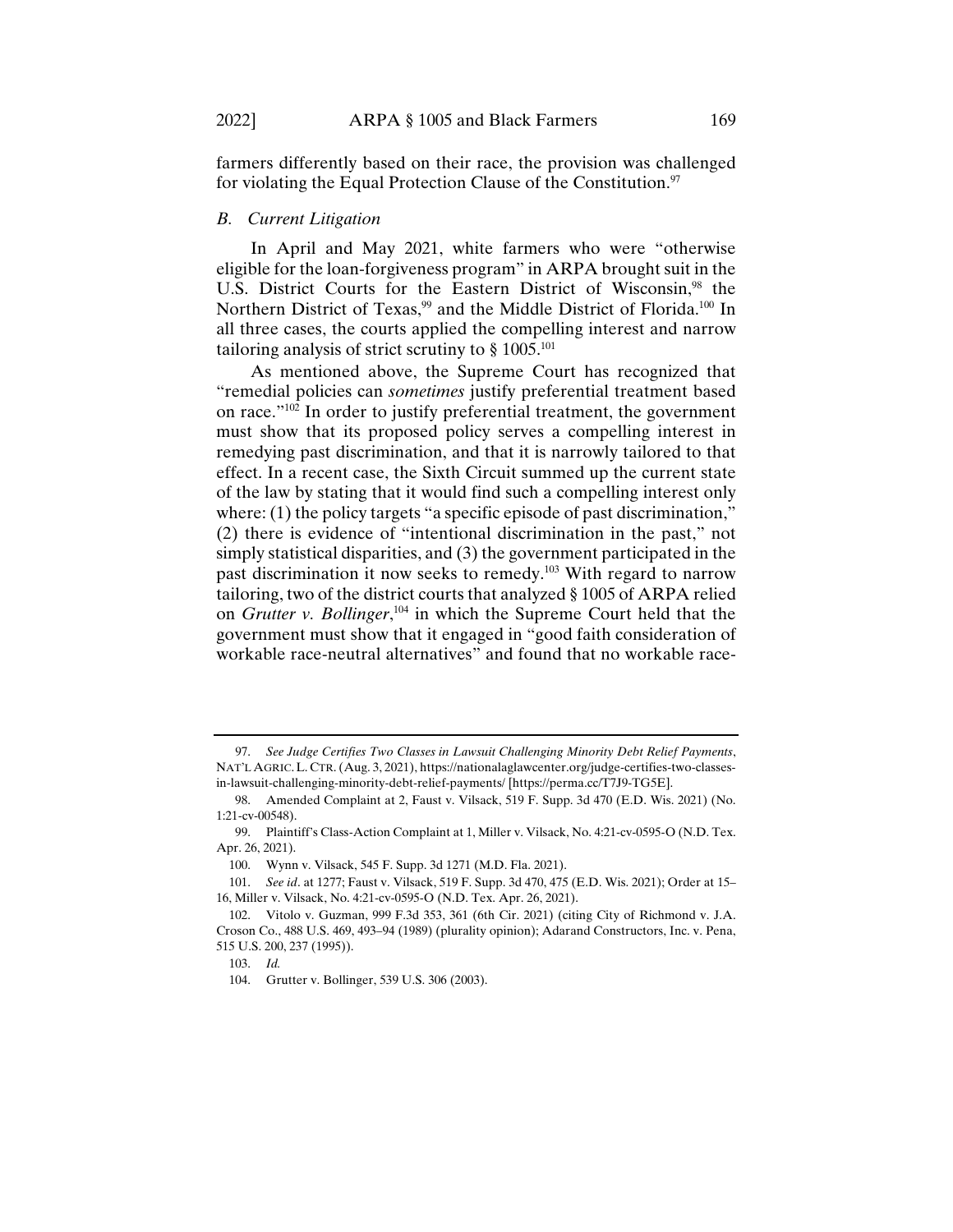neutral alternative was adequate to achieve the compelling interest.105 Additionally, narrow tailoring also requires that the policy not be overbroad nor underinclusive in its use of preferential treatment based on race.<sup>106</sup>

In June and July 2021, all three courts held that plaintiffs had satisfied the elements necessary for a preliminary injunction, including that they were likely to succeed on the merits. $107$  In particular, Judge William C. Griesbach and Judge Reed O'Connor both concluded that the defendant's use of a race-based classification in the administration of § 1005 likely violated the plaintiffs' right to equal protection under the law.108 Alternatively, Judge Marcia Morales Howard decided not to issue a final determination on whetherthe government could establish a compelling interest sufficient to warrant a form of race-based relief because she held that the government clearly failed to establish that § 1005 was narrowly tailored.<sup>109</sup>

As acknowledged by the Order in one of the cases, *Miller v. Vilsack*, the government had a high burden to overcome in establishing constitutionality of its race-based policy.110 The government relied on legislative history in which Congress presented a "vast body of statistical and anecdotal evidence recounting discrimination against [socially disadvantaged farmers and ranchers (SDFRs)] in USDA programs."111 Further, the government presented recent studies demonstrating lingering discrimination in USDA programs and continued disparate impacts on SDFRs.<sup>112</sup>

Despite extensive evidence and the USDA's self-admission of discrimination against Black farmers,113 the court in *Miller* granted the plaintiffs' request for an injunction.114 In particular, the court held that the government's argument failed because its recent evidence only

 111. Defendant's Response in Opposition to Plaintiffs' Motion for Preliminary Injunction at 21, *Miller*, No. 4:21-cv-0595-O.

 <sup>105.</sup> *Id.* at 339; Order at 18, *Miller*, No. 4:21-cv-0595-O; *Faust*, 519 F. Supp. 3d at 476 (E.D. Wis. 2021) (citing Grutter v. Bollinger, 539 U.S. 306, 339 (2003)).

 <sup>106.</sup> *Vitolo*, 999 F.3d at362.

 <sup>107.</sup> Order at 15, *Miller v. Vilsack*; *Faust*, 519 F. Supp. 3d at 476; Wynn v. Vilsack, 545 F. Supp. 3d 1271, 1295 (M.D. Fla. 2021).

 <sup>108.</sup> *Faust* at 476; Order at 15, *Miller v. Vilsack* (granting class certification and preliminary injunction).

 <sup>109.</sup> *Wynn*, 545 F. Supp. 3d at 1281.

 <sup>110.</sup> Order at 17, *Miller v. Vilsack*.

 <sup>112.</sup> *Id.* at 26–27.

 <sup>113.</sup> *See supra* notes 55–62 and accompanying text.

 <sup>114.</sup> Order at 23, *Miller*, No. 4:21-cv-0595-O.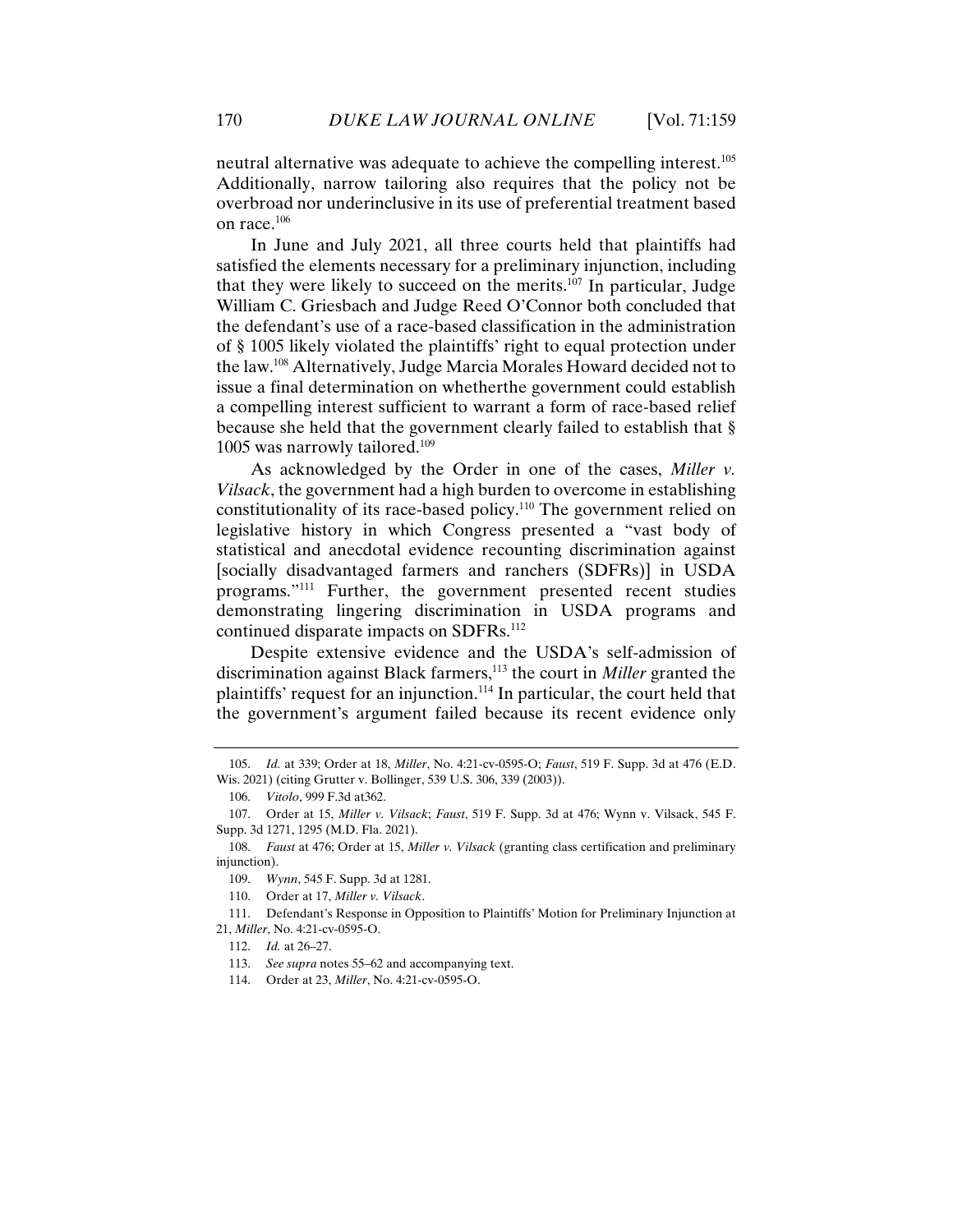demonstrated disparate impact as opposed to intentional discrimination by the USDA.<sup>115</sup> Further, the government's evidence which could support a finding of intentional discrimination was "too attenuated from any present-day lingering effects to justify race-based remedial action by Congress," thereby failing the compelling interest analysis.116 Additionally, the government failed to persuade the court that the policy was narrowly tailored,<sup>117</sup> despite arguing that raceneutral attempts by Congress to correct discrimination by USDA in the past have been largely ineffective.<sup>118</sup>

Accordingly, classifying the government's interest in ARPA § 1005 as remedial may not be tenable with the government's present evidence. In *Miller,* the court found that the government did not show a compelling interest because it failed to provide either evidence of gross statistical disparities or intentional discrimination in current USDA programs.<sup>119</sup> Further, courts point to multiple issues with  $\S 1005$ as it is currently written which cause it to fail narrow tailoring analysis and appear to be difficult to overcome given how the statute is currently written.120 Clearly, pervasive evidence of continued disparity and strong legislative intent to aid the plight of Black farmers in America is not enough to outweigh courts' hesitation to allow legislation that singles out Black farmers. As the law currently stands, such evidence and intent is insufficient to show a compelling interest in remedying the USDA's past discrimination, and ARPA § 1005 does not satisfy narrowly tailoring analysis to address that goal. However, the plight of Black farmers remains. Any hope of relief will require either more creative and nuanced legislation from Congress or less

 <sup>115.</sup> *Id.* at 17.

 <sup>116.</sup> *Id.*

 <sup>117.</sup> *Id.* at 18.

 <sup>118.</sup> Defendant's Response in Opposition to Plaintiffs' Motion for Preliminary Injunction, Miller v. Vilsack, No. 4:21-cv-0595-O, at 30 (N.D. Tex. June 2, 2021).

 <sup>119.</sup> Order at 17, *Miller*, 4:21-cv-0595-O.

 <sup>120.</sup> *See id.* at 19 ("[T]he statute's check-the-box approach to the classification of applicants by race and ethnicity is far different than the "highly individualized, holistic review" of individuals in a classification system permitted as narrowly tailored in a case like *Grutter*."); Faust v. Vilsack, 519 F. Supp. 3d 470, 476 (E.D. Wis. 2021) ("The Section 1005 program is a loan-forgiveness program purportedly intended to provide economic relief to disadvantaged individuals without actually considering the financial circumstances of the applicant."); Wynn v. Vilsack, 545 F. Supp. 3d 1271, 1285–86 (M.D. Fla. 2021) (finding the loan-forgiveness program simultaneously overinclusive and underinclusive: overinclusive in that it provides debt relief to SDFRs who may have never have been discriminated against, and underinclusive in that it fails to provide relief to SDFRs who were "unable to obtain a farm loan due to discriminatory practices or who no longer [have] qualifying farm loans as a result of prior discrimination.").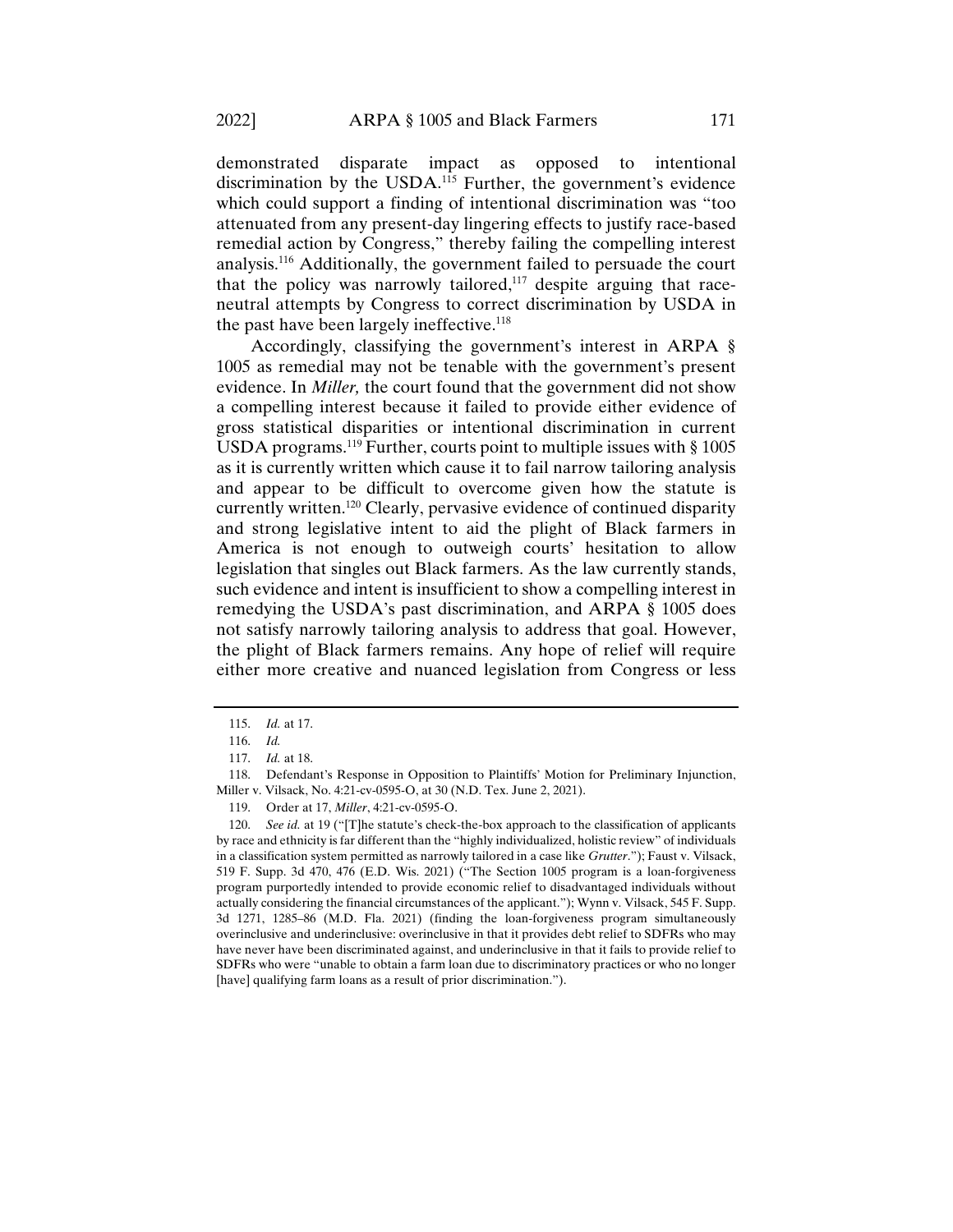rigidity from the judicial branch in their analysis of strict scrutiny. Given the outcome in all three cases, other legal avenues may need to be pursued.

As a fallback argument, the government could try classifying ARPA's interest as non-remedial. In *University of California v. Bakke*, when examining the constitutionality of the University of California's affirmative action program, the Supreme Court held that the nonremedial interest of diversity in the context of education constitutes a compelling governmental interest.121 The Court then moved to narrow tailoring analysis, determining whether racial classifications were appropriate to promote diversity.122 The Court held that race was "a single though important element" that could constitutionally be considered a "plus factor" in university admissions.123 The opinion reasoned that race classification in this way did not insulate minority applicants from being compared with all other candidates, allowing for a holistic admissions process that took into account other qualities "likely to promote beneficial educational pluralism."<sup>124</sup> Therefore, a candidate that did not receive a "plus" on the basis of race would still be weighed fairly against others and have no basis to allege unequal treatment under the law.125

Analogous reasoning could be used to uphold the racial classifications in § 1005. Similar to *Bakke*, a court could find a compelling interest in encouraging diversity in the American farming industry.126 The USDA identifies "[i]ntegrating [c]ivil [r]ights and  $[$ e]quity" as a goal of the agency.<sup>127</sup> In addition, the agency includes "provid[ing] economic opportunity" and "promot[ing] agriculture production that better nourishes Americans" as part of its vision statement, indicating an emphasis on economic growth.<sup>128</sup> Providing debt relief to Black farmers could contribute to economic growth; in fact, one study found that bringing Black farmers to parity with their

 <sup>121.</sup> University of California v. Bakke, 438 U.S. 265, 314–15 (1978).

 <sup>122.</sup> *Id.* at 315–16.

 <sup>123.</sup> *Id.* at 315.

 <sup>124.</sup> *Id.* at 317.

 <sup>125.</sup> *Id.* at 318.

 <sup>126.</sup> *See id.* at 315.

 <sup>127.</sup> *Our Commitment to Equity*, U.S. DEP'T OF AGRIC., https://www.usda.gov/equity [https://perma.cc/8E5E-94F7].

 <sup>128.</sup> U.S. DEP'T OF AGRIC., *supra* note 53.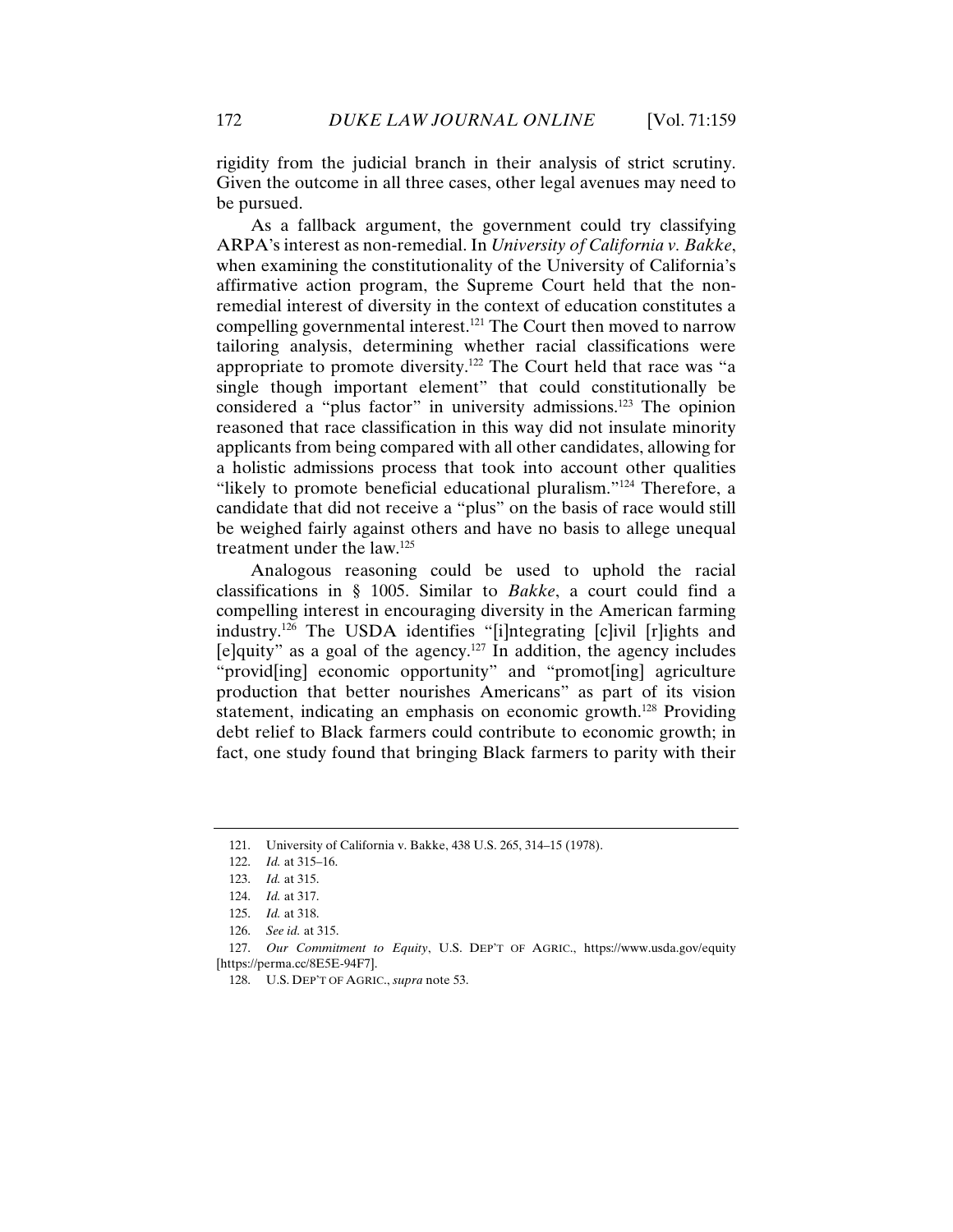peers could generate \$5 billion in economic value.129 In the context of agriculture, courts could recognize § 1005 as furthering the nonremedial compelling interests of equity or economic growth that is relevant to the needs of the U.S. agriculture.<sup>130</sup> However, the narrow tailoring requirement may still act as a barrier to such an argument, since race is not merely a "plus factor" under § 1005. To pass narrow tailoring test, Congress could amend the statute to make race a "plus factor" instead of a determining factor. Alternatively, a court practicing constitutional avoidance could require that the racial classifications used by the government to administer the program be merely a "plus" factor when farmers are being selected for debtforgiveness under § 1005, but such an interpretation might contradict the plain language of the statute. $131$ 

The viability of this reading could potentially be found in the language used in the USDA's Notice of Funds Availability — "[m]embers of socially disadvantaged groups include, *but are not limited to*: American Indians or Alaskan Natives; Asians; Blacks or African Americans; Native Hawaiians or other Pacific Islanders; and Hispanics or Latinos" and *additional groups may qualify on a case-bycase basis* per the determination of the Secretary of Agriculture.132 Therefore, the text may be interpreted as giving preference to the listed groups, while not making funding determinations exclusively on that basis. Race and ethnicity might then be considered a plus factor among the other factors considered in pursuit of the compelling government interest.<sup>133</sup>

 133. The authors note that more analysis regarding the Equal Protection Clause and the *Bakke* case is necessary for the potential argument to be made with full force. We present the

 <sup>129.</sup> Daniel Aminetzah, Jane Brennan, Wesley Davis, Bekinwari Idoniboye, Nick Noel, Jake Pawlowski, and Shelley Stewart, *Black Farmers in the US: The Opportunity for Addressing Racial Disparities in Farming*, MCKINSEY & CO. (Nov. 10, 2021), https://www.mckinsey.com/ industries/agriculture/our-insights/black-farmers-in-the-us-the-opportunity-for-addressingracial-disparities-in-farming [https://perma.cc/Q33W-RUH3].

 <sup>130.</sup> U.S. DEP'T OF AGRIC., *supra* note 53.

 <sup>131.</sup> *See* American Rescue Plan Act, Pub. L. No. 117-2, 135 Stat. 4, 12 (2021) (noting that the secretary "shall" provide a payment to socially disadvantaged farmers); *see also id.* at 135 Stat. 13 (defining "socially disadvantaged farmers" with reference to 7 U.S.C. § 2279(a)(5)–(6), which confines that definition to "group[s] whose members have been subjected to racial or ethnic prejudice because of their identity as members of a group without regard to their individual qualities." Food, Agriculture, Conservation, and Trade Act of 1990, 7 U.S.C. § 2279(a)(5)–(6)).

 <sup>132.</sup> Notice of Funds Availability; American Rescue Plan Act of 2021 Section 1005 Loan Payment (ARPA); 86 Fed. Reg. 100 (May 26, 2021). Available at https://www.govinfo.gov/content/pkg/FR-2021-05-26/pdf/2021-11155.pdf [https://perma.cc/AUA3-QKHV] (italics added).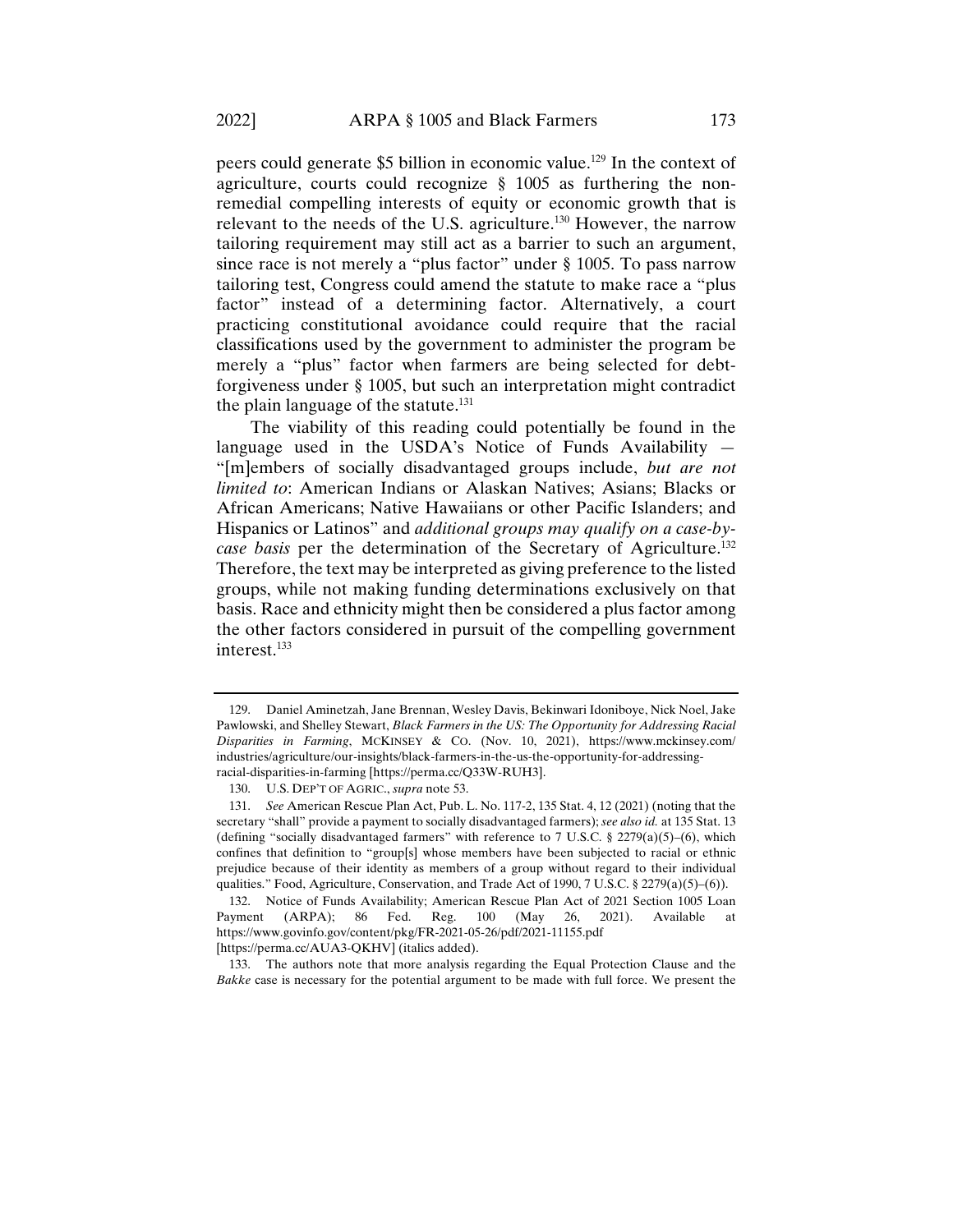#### IV. POTENTIAL PATHS FORWARD

If ARPA fails strict scrutiny under the Equal Protection Clause, a number of paths forward exist, with varying levels of feasibility and effectiveness. This section discusses two proposals in particular: (1) Congress could enact new legislation targeting small farms to indirectly benefit Black farmers, or (2) Congress could pass legislation that simply includes white farmers.

#### *A. Target Smaller Operations*

If constitutional issues surrounding § 1005 persist, Congress could enact separate legislation that provides debt relief based on a different classification: farm size. Classification based on farm size rather than race does not raise the same Equal Protection Clause issues.<sup>134</sup> Blackowned farms tend to be "disproportionately smaller" than other farms; in 2017, only 7 percent of Black-owned farms had incomes of over \$50,000, while 25 percent of all farms passed this threshold.<sup>135</sup> Bills of this type have been introduced recently; in fact, Representative Sean Patrick Maloney and Senator Kirsten Gillibrand introduced legislation called the Relief for America's Small Farmers Act in June 2021 that "would provide direct relief to small farmers to help alleviate crippling debt."136 The Act would have offered up to \$250,000 in debt forgiveness to farmers with average gross adjusted incomes of less than \$300,000 over the previous five years.137As of May 2022, the bill was still sitting in committee.138 Black farmers' associations could focus their efforts on advocating for the passage of this bill. Alternatively, a reconciliation bill could replace the language of § 1005 to target small farms to effectuate some of the provision's legislative purpose while passing constitutional muster.

argument as a possible starting point to a last-ditch effort in the non-remedial category that may be built upon with further analysis.

 <sup>134.</sup> *See* Bolling v. Sharpe, 347 U.S. 497, 499 (1954).

 <sup>135.</sup> Hiroko Tabuchi & Nadja Popovich, *Two Biden Priorities, Climate and Inequality, Meet on Black-Owned Farms*, N.Y. TIMES (Feb. 18, 2021), https://www.nytimes.com/2021/01/31/ climate/black-farmers-discrimination-agriculture.html [https://perma.cc/YC2T-RBMQ].

 <sup>136.</sup> *Photo Release: Maloney Discusses Economic Recovery with Local Farmers, Introduces Targeted Relief Legislation*, REPRESENTATIVE SEAN PATRICK MALONEY (June 8, 2021), https://seanmaloney.house.gov/media-center/press-releases/photo-release-maloney-discusseseconomic-recovery-with-local-farmers [https://perma.cc/MPE9-2G4V].

 <sup>137.</sup> *Id.*

 <sup>138.</sup> Relief for America's Small Farmers Act, H.R. 3782, 117th Cong. (2021).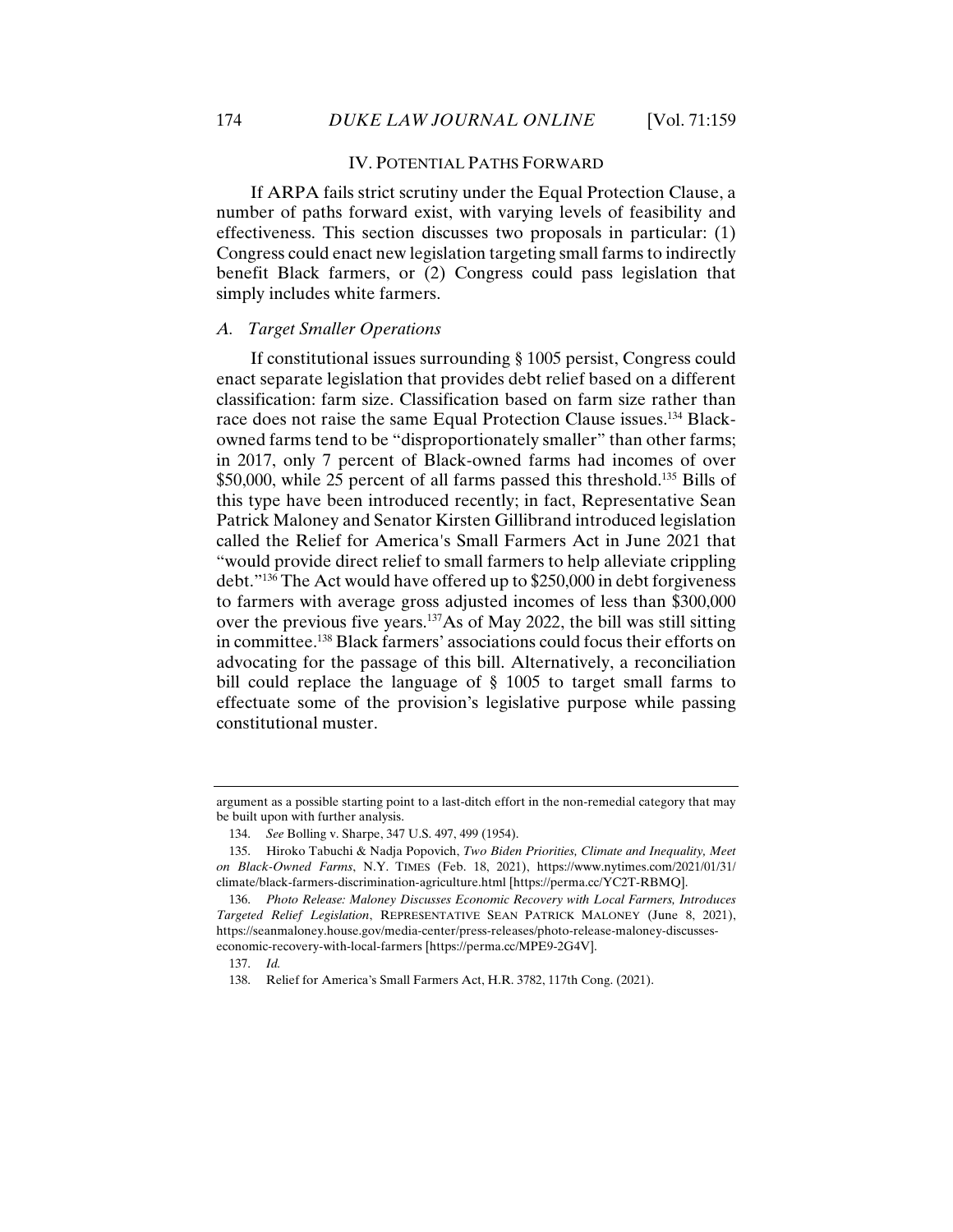However, a bill of this kind would undermine concerns voiced in ARPA's legislative history.<sup>139</sup> Legislators have highlighted that facially race-neutral legislation has not effectuated its purpose in recent attempts to address the past discrimination of the USDA against Black farmers; for example, Senator Debbie Stabe stated that ARPA § 1005 was meant to recognize the "longstanding systematic discrimination against farmers of color by USDA" and that Congress's "case-by-case efforts thus far have not done enough."140 Similarly, Senator Cory Booker stated that the "USDA spends billions of dollars each year to provide much needed support to American farmers" and "the majority of funds went to nonminority farmers."141

# *B. Amend ARPA to be Inclusive of White Farmers.*

Alternatively, Congress could amend ARPA to avoid the constitutional issues that arise from race classifications. In fact, leaked materials from the House Committee on Agriculture show that Democrats in Congress are considering amending § 1005 by replacing it with a debt-repayment program "to 'at risk' and 'economically distressed' farmers."<sup>142</sup> The new language would encompass white farmers who have not suffered the same rampant discrimination by the USDA as Black farmers.143 Thus, this language change would also effectively undermine the concerns voiced in ARPA's legislative history.<sup>144</sup> However, given the difficulty in enacting laws aimed directly at Black farmers, broader legislation may be necessary to provide critical debt relief and aid for Black farmers in the meantime.

 <sup>139.</sup> *Small and Minority Farm Program - Frequently Asked Questions*, N.C. DEP'T OF AGRIC. & CONSUMER SERVS., http://www.ncagr.gov/SmallFarms/FAQs.htm#:~:text=A%20Small%20F Farm%2C%20according%20to,in%20gross%20income%20per%20year [https://perma.cc/TQ27-TN7A].

 <sup>140.</sup> *See* 167 CONG. REC. S1264 (daily ed. Mar. 5, 2021) (statement of Sen. Deborah Stabenow).

 <sup>141.</sup> *See* 167 CONG. REC. S1266 (daily ed. Mar. 5, 2021) (statement of Sen. Cory Booker).

<sup>142</sup>*.* Safiya Charles, *After a Last-Ditch Lawsuit is Filed in Texas, Black Farmers Wait to Learn the Fate of USDA's Imperiled Debt Relief Program*, COUNTER (Oct. 26, 2021, 1:46 PM), https://thecounter.org/lawsuit-miller-versus-vilsack-texas-black-farmers-usda-debt-relief/ [https://perma.cc/2LTM-TH3B].

 <sup>143.</sup> *See id.* ("Broadening the bill's language would mean that the new designations would also apply to white farmers who have not suffered the same longstanding discrimination.").

 <sup>144.</sup> *See supra* notes 139–140 and accompanying text (referencing selected statements from ARPA's legislative history).